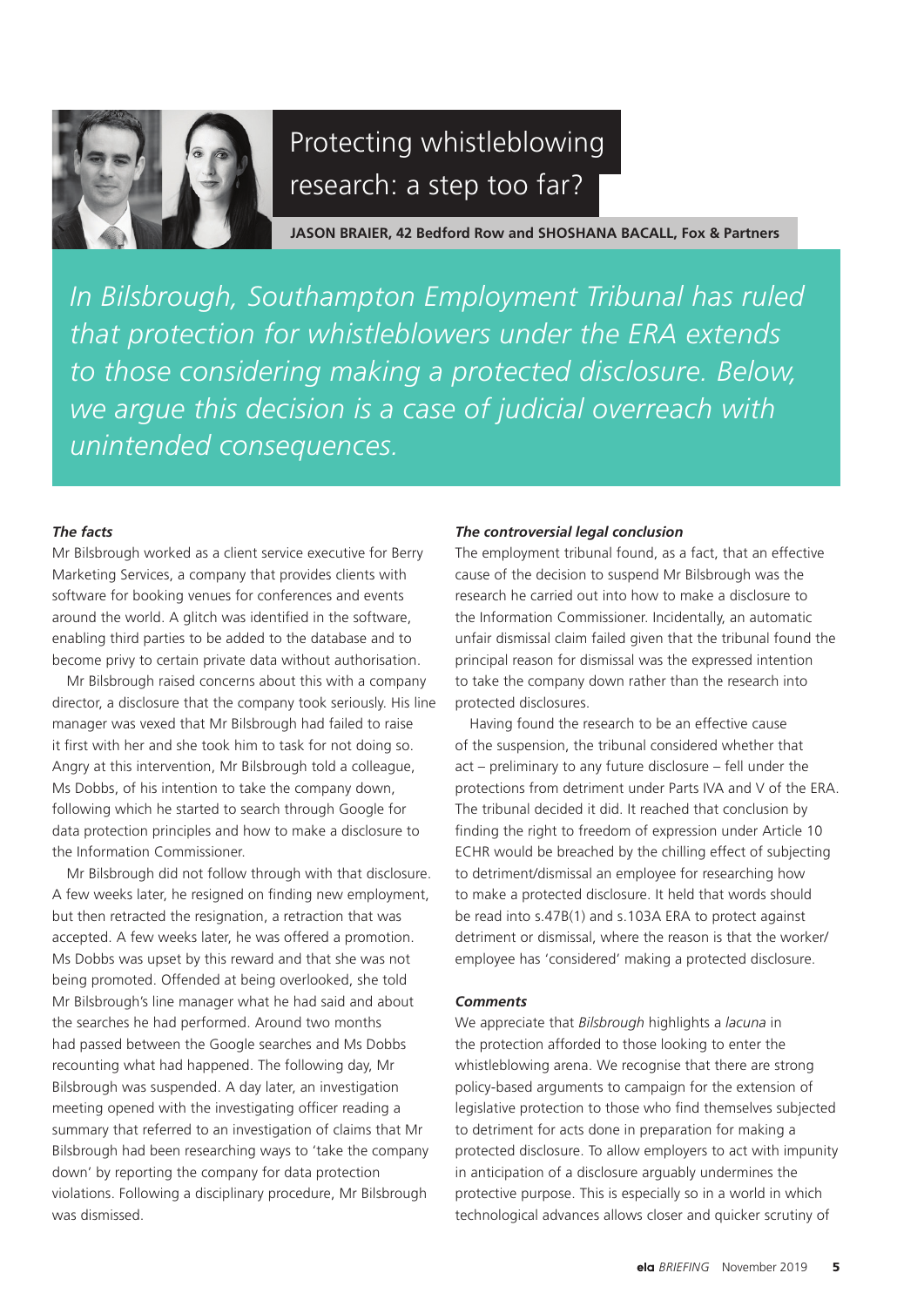#### Protecting whistleblowing research: a step too far?

*'the tribunal's approach arguably undercuts the highly prescriptive legislative hoops a claimant is required to jump through to be afforded protection under the ERA'*

employees' digital footprints in the workplace. However, any such extension needs to be carefully crafted and ought, we think, to be a matter for Parliament to determine rather than judges.

We see a number of problems with the approach taken by the Southampton Employment Tribunal and are concerned by the unintended consequences of the proposed extended construction.

First, the wording lacks definitional certainty. What does 'considered' mean? Does it require the act to achieve a particular preparatory quality before protection applies? What if the individual considers whether or not to make a protected disclosure but decides not to do so, or decides (rightly or wrongly) that the information he would disclose would not be protected? Would researching whether something was a breach of a legal obligation or of health and safety requirements suffice, or does the individual also have to give active consideration to means and methods of disclosure? Would simply checking the company's whistleblowing policy suffice?

Secondly, and relatedly, the tribunal's approach arguably undercuts the highly prescriptive legislative hoops a claimant is required to jump through to be afforded protection under the ERA. ERA s.43B-H provides requirements relating to the subject matter of the disclosure, the content of the disclosure, public interest in the disclosure and the disclosure's recipient. Are those still requirements under the tribunal's extension? If so, how are they to be proved, given their hypothetical nature and given the importance of the precise wording of a disclosure to determination of whether or not it qualifies for protection?

If the tribunal's extension does not require proof that the elements qualifying a disclosure for protection are satisfied, does that allow a second bite of the cherry to a claimant whose disclosure would otherwise not meet the statutory test? Could a claimant fail to show their actual disclosure was protected but succeed by persuading a tribunal that an effective cause of a detriment suffered was that they had performed acts preparatory to making that disclosure? If so, surely that emasculates the careful prescription of the written legislation and offends against the restriction in *Ghaidan* on reading in words 'inconsistent with a fundamental feature' of the legislation in order to reach a construction consistent with HRA protections.

The tribunal's answer to that criticism (at para 75 of the judgment) is to rely upon the Secretary of State's power under s.49B ERA to make regulations prohibiting an NHS employer from subjecting a worker to detriment due to a belief that the worker has made a protected disclosure (regulations now in force under the NHSR-PDR). But that is no answer. It is in a separate part of the ERA, it is a provision restricted to NHS workers and, most importantly, it only protects those the employer believes has made a protected disclosure. It does not extend to those who have researched how to make such a disclosure but who have not got around to making it. If anything, this limited power of extension under s.49B reinforces the opposite argument to that for which the tribunal relied on it.

Moreover, the whistleblowing provisions of the ERA were amended substantially after the drafting of the victimisation provisions under the EqA, which protect against subjection to detriment motivated by a belief that the employee may do a protected act. Had Parliament considered there to be a need to replicate s.27 of the EqA to comply with Article 10 ECHR, it would surely have done so then. Notably, in *Fecitt*, Elias  $LI$  – in refusing to read words in to  $s.47B$  – considered it 'striking' that the construction called for in respect of whistleblowing protection was afforded to those claiming victimisation under the EqA.

*Fecitt* provides a prime example of the courts recognising the demarcation between appropriate judicial construction and inappropriate judicial legislation. There, the claimants identified a *lacuna* in the protection in that the statutory provisions did not protect against victimisation by fellow workers for having made a protected disclosure. The Court of Appeal was urged to read words into s.47B to cover that situation but declined to do so. Elias LJ considered that went 'far beyond the legitimate role of the court in construing legislation' and that the proposed reading in of words was 'not … sustainable given the language that Parliament has used'. The *lacuna* was ultimately remedied by amendments made under the ERRA as opposed to judicial legislation.

Thirdly, there are issues with the tribunal's reliance on Article 10 ECHR. The tribunal relied upon *Heinisch*, while recognising (a) that that was a case in which the public interest disclosure had already been made rather than merely being threatened; and (b) that there was no Strasbourg case law supportive of a finding of breach of Article 10 for